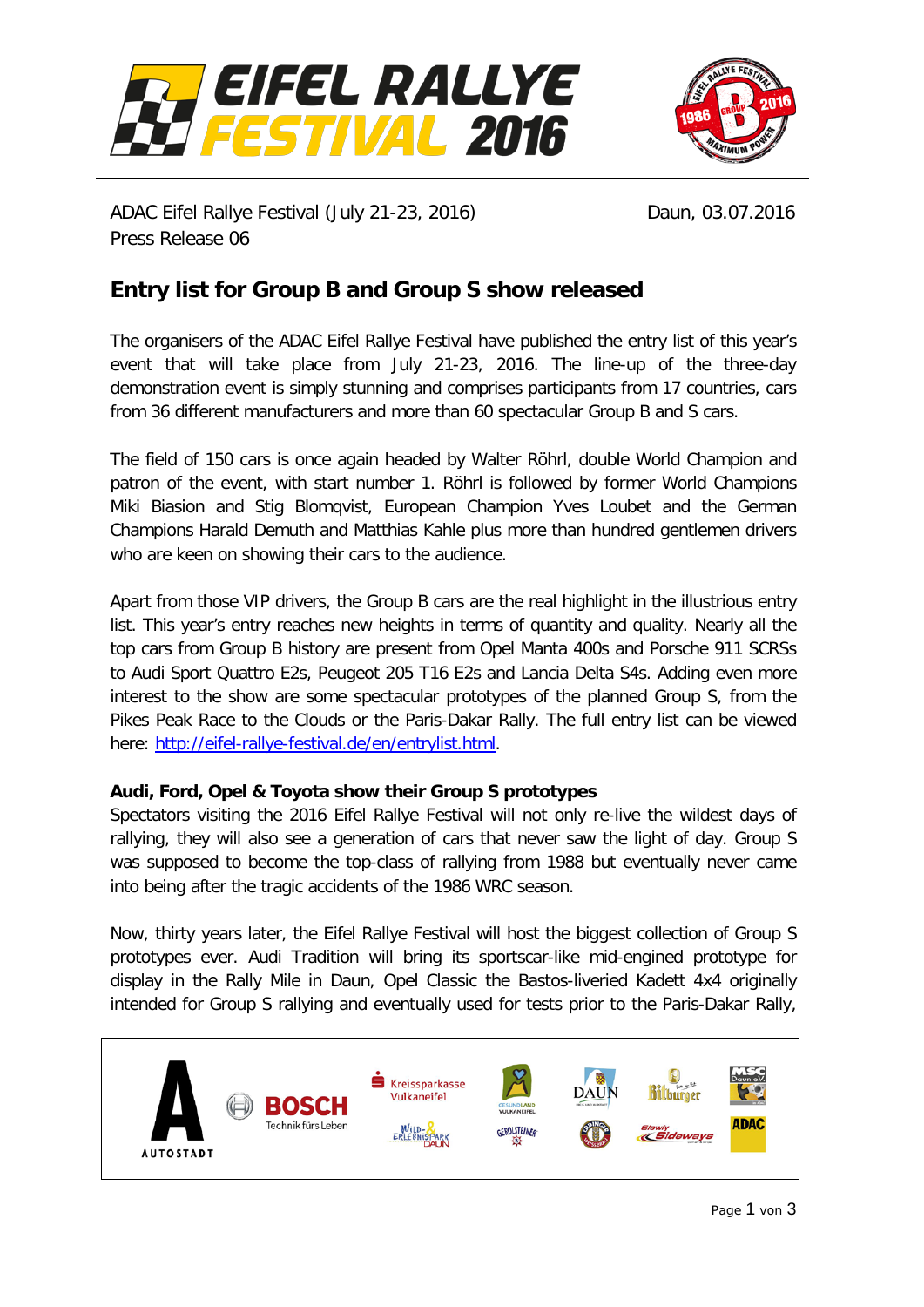



while Toyota will show both of its black MR-2 prototypes. The intended Group S evolutions of the Ford RS200 and Škoda 130 LR will even tackle the stages in the Vulkaneifel.

But the manufacturer involvement on the Eifel Rallye Festival is not limited to Group S cars. Audi Tradition will also have an Audi Sport Quattro E2 on display and a Sport Quattro S1 taking part in the event with Harald Demuth at the wheel. Porsche will supply Walter Röhrl with his original Porsche 911 SC from the 1981 Sanremo Rally. And Škoda Germany will put a 'Porsche of the East' – a Škoda 130 RS – in the skilled hands of multiple German Champion Matthias Kahle.

## **Walter Röhrl: A journey through time**

Among the thousands of fans eagerly awaiting this Group B show is also Double World Champion Walter Röhrl: "When I think of the Group B cars, the crowds of spectators and their enthusiasm which were nearly overwhelming and all the madness of that era, then the hairs stand up on the back of my neck. I really look forward to see so many of those technological monsters and also drive some of them again."

## **A jury of experts selects the winners**

One of several unique characteristics of the Eifel Rallye Festival is the fact that there is no sporting contest whatsoever. Out on the demonstration stages around Daun, it is not about speed or regularity – but still there is a Prize Giving during the Rally Party on Sunday night. How does that come about? At first, the spectators were allowed to vote for their winners. However, since 2015, a jury of experts has taken over that role. This jury will award four prizes. For the 'Champion's Choice' award, selected VIP drivers will choose their favourite rally car. The 'Rallying Ambassador' award honours one of the great personalities from the world of rallying for their lifetime's achievement. The 'Best Original' award powered by Bosch Automotive Tradition will go to the best original car while the 'Best replication' award will be given to the best reproduction of a famous rally car.

## **Last chance: Pre-sale of tickets and programmes ends on July 8th**

Spectators who are keen to visit the Eifel Rallye Festival can still obtain their tickets and programmes no matter in what European country they are living. This makes it easier for them to plan their trip and avoid queuing on the day of the Festival. While a visit to the 'Rally Mile' in the heart of Daun is free of charge, there are various admission tickets